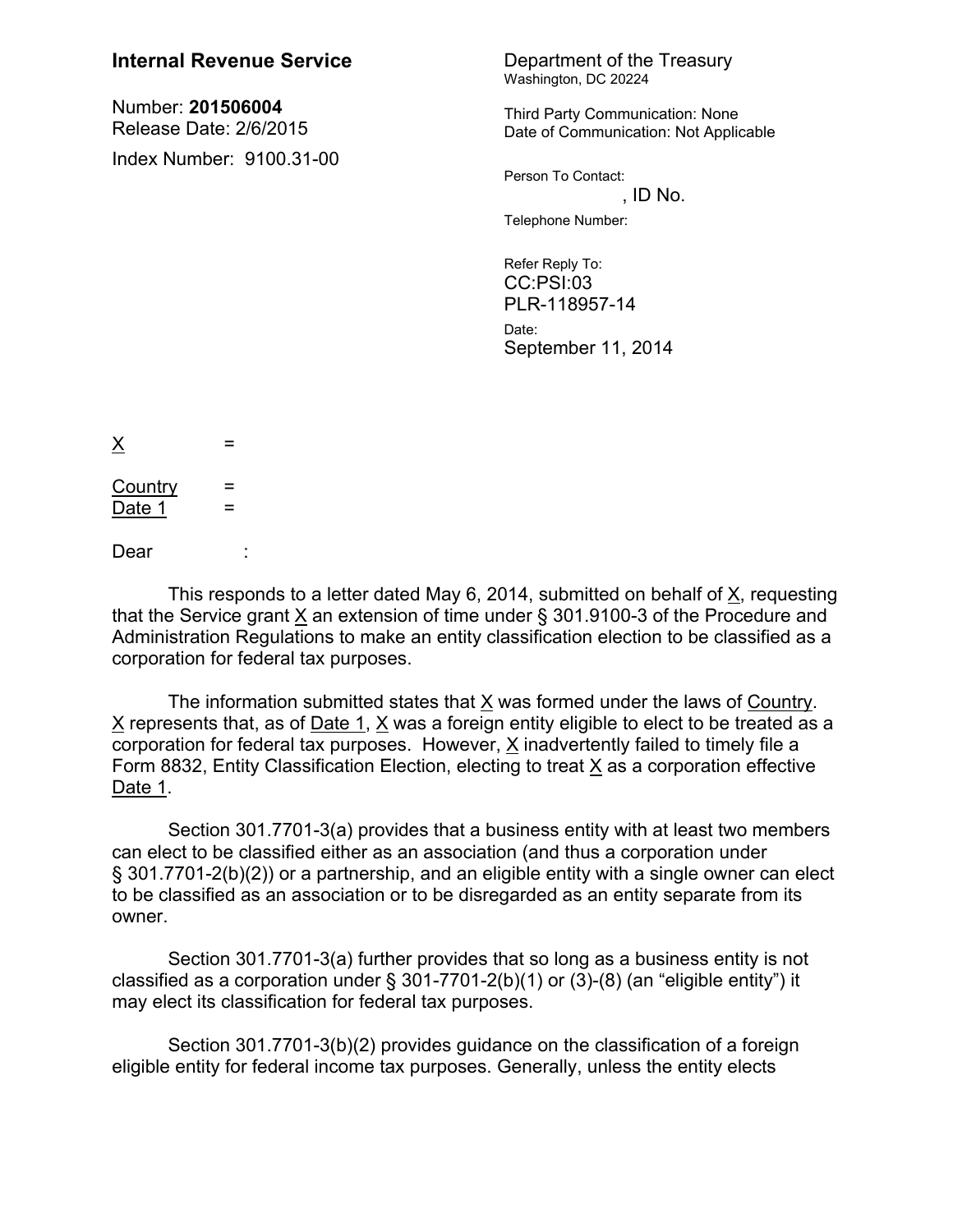otherwise, a foreign eligible entity is treated as a partnership if it has two or more members and at least one member does not have limited liability.

Section 301.7701-3(c) provides that to elect to be classified other than as provided in § 301.7701-3(b), an eligible entity must file Form 8832 with the designated service center and that an entity classification election must be filed on Form 8832 and can be effective up to 75 days prior to the date the form is filed or up to twelve months after the date on which the election is filed.

Section 301.9100-1(c) provides that the Commissioner may grant a reasonable extension of time to make a regulatory election, or a statutory election (but no more than 6 months except in the case of a taxpayer who is abroad), under all subtitles of the Internal Revenue Code except subtitles E, G, H, and I. Section 301.9100-1(b) defines the term "regulatory election" as an election whose due date is prescribed by a regulation published in the Federal Register or a revenue ruling, revenue procedure, notice, or announcement published in the Internal Revenue Bulletin.

Sections 301.9100-1 through 301.9100-3 provide the standards the Commissioner will use to determine whether to grant an extension of time to make the election. Section 301.9100-2 provides the rules governing automatic extensions of time for making certain elections. Section 301.9100-3 provides the standards the Commissioner will use to determine whether to grant an extension of time for regulatory elections that do not meet the requirements of § 301.9100-2.

Section 301.9100-3(a) provides that a request for relief under § 301.9100-3 will be granted when the taxpayer provides evidence to establish to the satisfaction of the Commissioner that (1) the taxpayer acted reasonably and in good faith, and (2) granting relief will not prejudice the interests of the government.

Based solely on the information submitted and representations made, we conclude that the requirements of  $\S$  301.9100-3 have been satisfied. As a result,  $X$  is granted an extension of time of 120 days from the date of this letter to file a Form 8832 with the appropriate service center and elect to be treated as a corporation effective Date 1. A copy of this letter should be attached to the Form 8832. A copy is enclosed for that purpose.

This ruling is contingent on  $\underline{X}$  having filed all relevant tax and information returns consistent with the granted relief, with the appropriate service center, within 120 days of the date of this ruling. A copy of this letter should be attached to any such late or amended returns. If X fails to comply with this requirement, this letter ruling will be null and void.